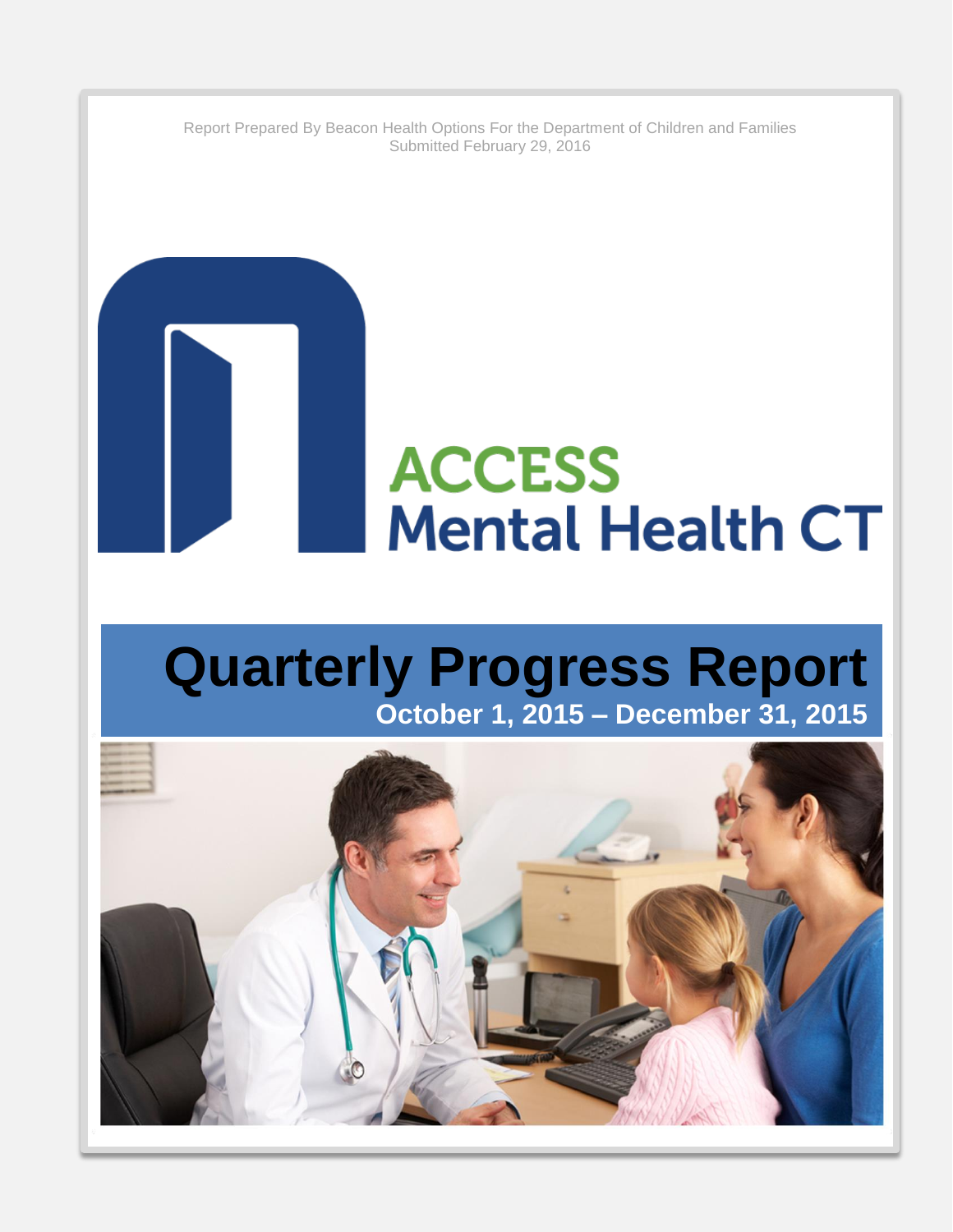### **Table of Contents**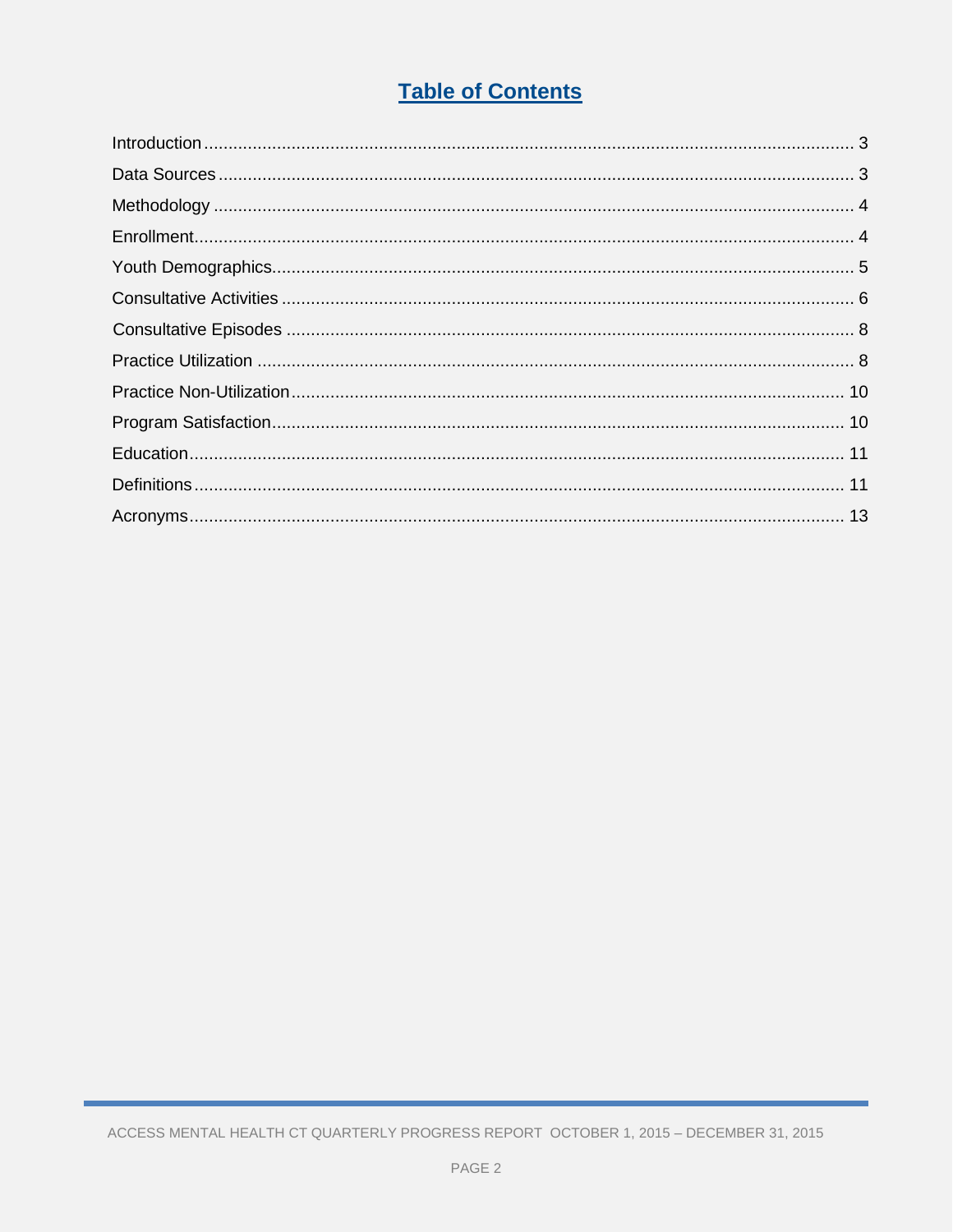#### **Introduction**

ACCESS Mental Health CT is a state funded program created to ensure that all youth under 19 years of age, irrespective of insurance coverage, have access to psychiatric and behavioral health services through contact with their primary care providers (PCP). The program is designed to increase PCPs' behavioral health knowledge base so they can identify and treat behavioral health disorders more effectively and expand their awareness of local resources. Beacon Health Options contracts with three behavioral health organizations to act as Hub teams and provide support across the state: Institute of Living at Hartford Hospital, Wheeler Clinic, and Yale Child Study Center. Each Hub team consists of board-certified child and adolescent psychiatrists, a behavioral health clinician, a program coordinator, and a half-time family peer specialist. The teams are charged with providing real-time psychiatric consultation and individualized, case-based education to PCPs over the phone. Phone conversations may entail diagnostic clarification, psychopharmacology recommendations, counseling recommendations and care coordination supporting youth and their family in connecting to community resources.

This report was prepared by Beacon Health Options for the Department of Children and Families and summarizes the progress made by the ACCESS Mental Health CT program. The primary reporting period for this report is October 1, 2015 through December 31, 2015 (Q2 FY'16); in some metrics, totals covering the entire length of the program or "since inception" June 16, 2014 through December 31, 2015 are also provided. Date ranges are clearly labeled on each graph or table depicting the corresponding timeframes.

#### **Data Sources**

The information included in this report represents data entered into Beacon Health Options' Encounter System showcasing ongoing activity provided by the three ACCESS Mental Health CT Hub teams.

The data and analyses in the body of this quarterly report are based on more formal reports that have been developed specifically for ACCESS Mental Health CT and are listed below.

| CTAX14002:     | <b>Practice and PCP Enrollment</b>                        |
|----------------|-----------------------------------------------------------|
| CTAX14003:     | <b>Practice Non-Utilization Report</b>                    |
| CTAX14004:     | <b>Encounter Utilization Report</b>                       |
| CTAX14005a:    | <b>Monthly Encounter Data Sheet</b>                       |
| $CTAX14005b$ : | <b>Weekly Encounter Data Sheet</b>                        |
| CTAX14006:     | Practice and PCP Enrollment by Hub                        |
| CTAX14007:     | Episode of Care Report                                    |
| CTAX14009:     | <b>Response Time by Activity</b>                          |
| CTAX14011:     | <b>PCP Satisfaction Summary</b>                           |
| CTAX15001a:    | <b>Practice Utilization History Hartford Hospital Hub</b> |
| CTAX15001b:    | <b>Practice Utilization History Wheeler Clinic Hub</b>    |
| CTAX15001c:    | Practice Utilization History Yale Child Study Hub         |
| CTAX15005:     | <b>Unique Members Served</b>                              |
|                |                                                           |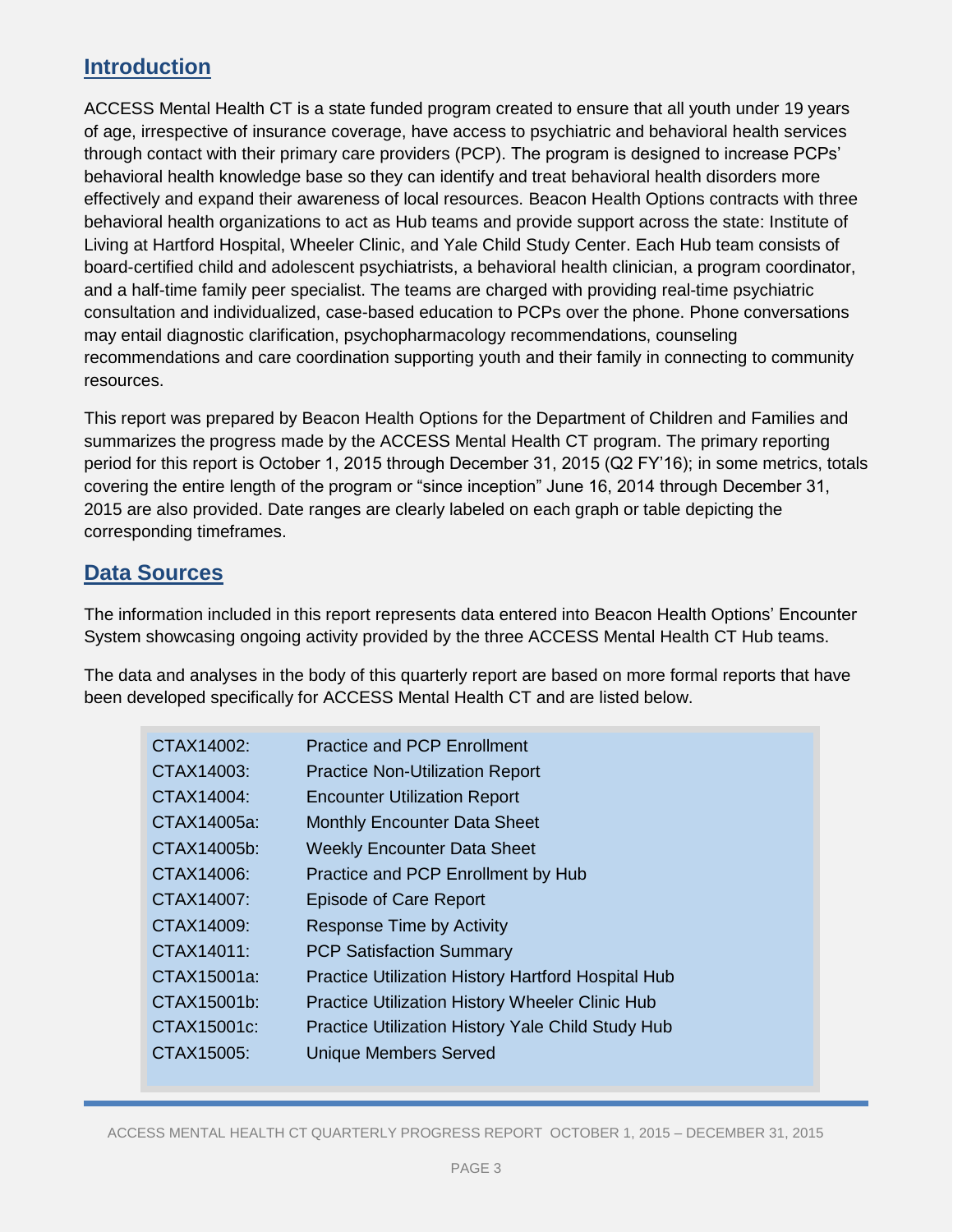#### **Methodology**

The data for this report is refreshed for each subsequent set of quarterly and annual progress reports. Due to late submissions of some data reflecting practice and PCP enrollment, number of youth served, consultative activities and satisfaction rates, the results may differ from the previously reported values. In most instances, the changes do not create significant differences in the reported conclusions. However, on some occasions there is sufficient variation that changes the analysis. Any analysis affected by these variations will be noted in the narrative and implications will be described.

The specific methodology for particular measures can be found in the Definitions section that concludes this report.

#### **Enrollment**

By December 31, 2015, 483 pediatric and family care practice sites statewide were identified as eligible for enrollment. The corresponding table depicts enrollment information both on the statewide and Hub specific levels. Approximately **81%** (389) of pediatric and family care practice sites enrolled in the program statewide. By the end of Q2 FY'16, enrollment grew by 3 practice sites. Collectively, the enrolled practices employ 1,453 prescribing primary care providers.

| <b>ACCESS Mental Health CT</b><br><b>Enrolled Practice Sites: Breakout By Provider Type</b><br>June 1, 2014 - December 31, 2015 |     |     |     |     |
|---------------------------------------------------------------------------------------------------------------------------------|-----|-----|-----|-----|
| <b>Yale Child</b><br><b>Study Center</b><br><b>Wheeler Clinic</b><br><b>Hartford Hospital</b><br><b>Statewide</b>               |     |     |     |     |
| <b>Enrolled Practice Sites</b>                                                                                                  | 162 | 125 | 102 | 389 |
| <b>Pediatrics</b>                                                                                                               | 70  | 63  | 83  | 216 |
| <b>Family Practice</b>                                                                                                          | 91  | 23  | 11  | 125 |
| <b>Pediatric/Family Practice</b>                                                                                                |     | 5   | 3   | 9   |
| <b>Not Specified</b>                                                                                                            |     | 34  | 5   | 39  |

Approximately 56% (216) enrolled practice sites were identified as pediatric, 32% (125) identified as family medicine treating the lifespan, 2% (9) sites formed practice groups that included a combination of pediatric and family medicine sites, and 10% (39) practice sites were entered into the system without a specific provider type identified.

To date, approximately 19% (94) of primary care practices across the state are not interested in the program, however, outreach continues to offer enrollment. These efforts include outreach to both practices that had previously declined enrollment last year and those that had not yet decided. Marketing strategies include crafted letters to the targeted audience detailing a program description of services and program progress to date. Speaking engagements in the community, trainings, and webinars also include enrollment instruction information.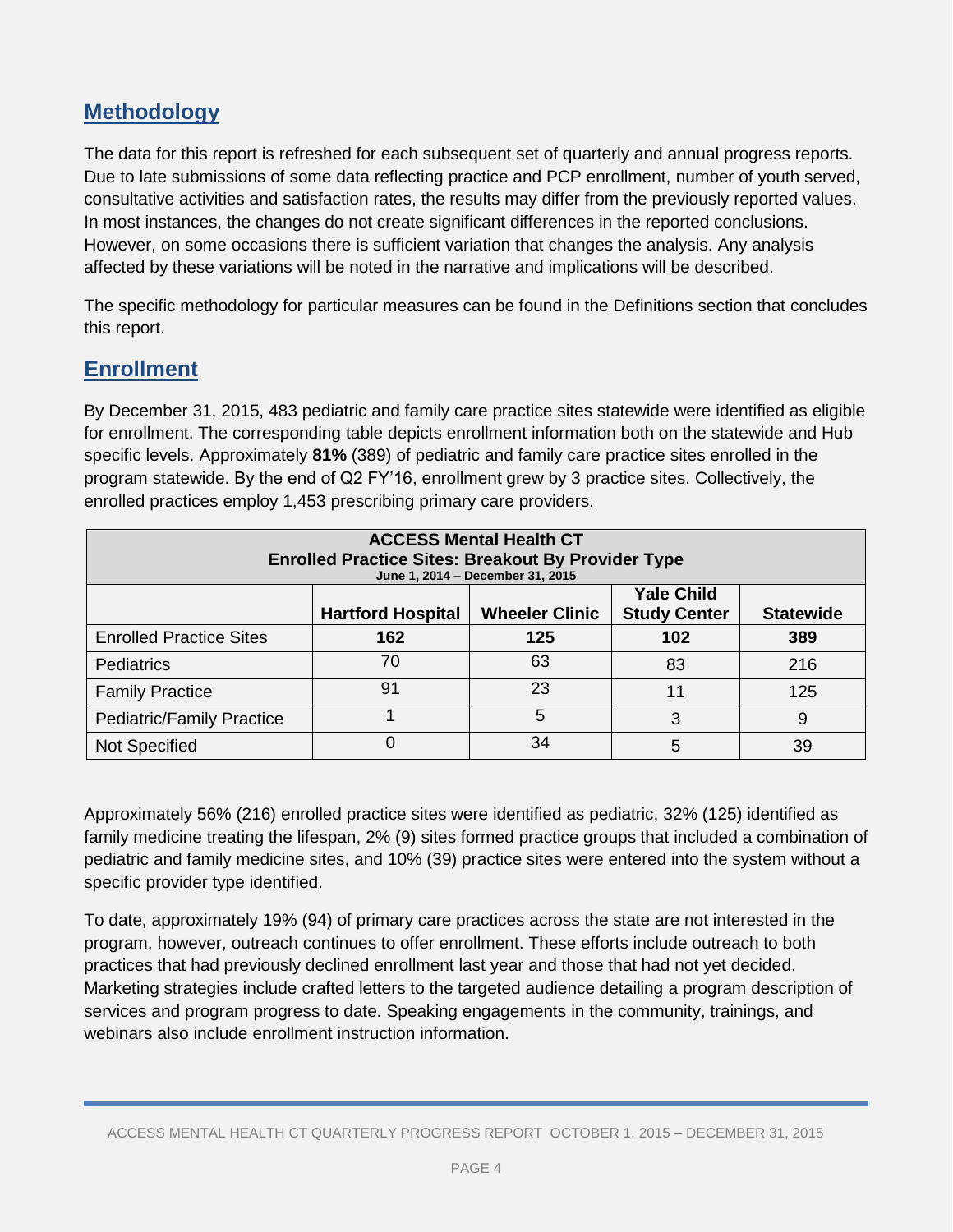#### **Youth Demographics**

Collectively, the Hub teams are available to all youth in Connecticut. Demographic information is captured the first time the PCP calls requesting support on that respective youth and is then entered into the Encounter System.

The following table outlines the total unique youth served since inception of the program. From June 16, 2014 through December 31, 2015, enrolled PCPs contacted their respective Hub teams requesting consultation for **1,732** unduplicated youth presenting with mental health concerns. This is an increase of 263 unique youth since last quarter where the program to date (June 16, 2014 – September 30, 2015) total was noted as 1,469 unduplicated youth.

|                           | <b>ACCESS Mental Health CT</b><br><b>Youth Demographics</b><br>June 16, 2014- December 31, 2015                   |                |                  |       |  |
|---------------------------|-------------------------------------------------------------------------------------------------------------------|----------------|------------------|-------|--|
|                           | <b>Hartford</b><br><b>Yale Child</b><br><b>Wheeler</b><br><b>Clinic</b><br><b>Hospital</b><br><b>Study Center</b> |                | <b>Statewide</b> |       |  |
| <b>Total Unique Youth</b> | 717                                                                                                               | 668            | 347              | 1,732 |  |
| Gender                    |                                                                                                                   |                |                  |       |  |
| Male                      | 397                                                                                                               | 377            | 175              | 949   |  |
| Female                    | 320                                                                                                               | 291            | 172              | 783   |  |
| Age                       |                                                                                                                   |                |                  |       |  |
| 0-5 years                 | 67                                                                                                                | 52             | 39               | 158   |  |
| 6-12 years                | 260                                                                                                               | 272            | 125              | 657   |  |
| 13-18 years               | 369                                                                                                               | 337            | 171              | 877   |  |
| $19+$ years               | 21                                                                                                                | $\overline{7}$ | 12               | 40    |  |
| Race/Ethnicity            |                                                                                                                   |                |                  |       |  |
| Caucasian                 | 320                                                                                                               | 150            | 183              | 653   |  |
| African American          | 168                                                                                                               | 22             | 52               | 242   |  |
| Hispanic                  | 47                                                                                                                | 32             | 28               | 107   |  |
| Asian                     | 6                                                                                                                 | $\overline{4}$ | $\overline{4}$   | 14    |  |
| Other/Unknown             | 176                                                                                                               | 460            | 80               | 716   |  |
| <b>DCF</b> Involved       | 77                                                                                                                | 77             | 61               | 215   |  |

Of the 1,732 unique youth served statewide, approximately 51% (877) were adolescents between the ages of 13 and 18 years old. Approximately 12% (215) were identified as having DCF involvement.

As mentioned in previous reports, an area of data collection needing improvement is the identification of race of youth at the time the youth is first served by the program. Data entry errors were addressed during on-site visits with each Hub team during Q1 FY'16. In Q2 FY'16, approximately 10% (26) of youth were entered into the Encounter System with "other/unknown" race. This is a notable improvement both as compared to Q1 FY'16 (35%) and to Q2 of the previous fiscal year (57%).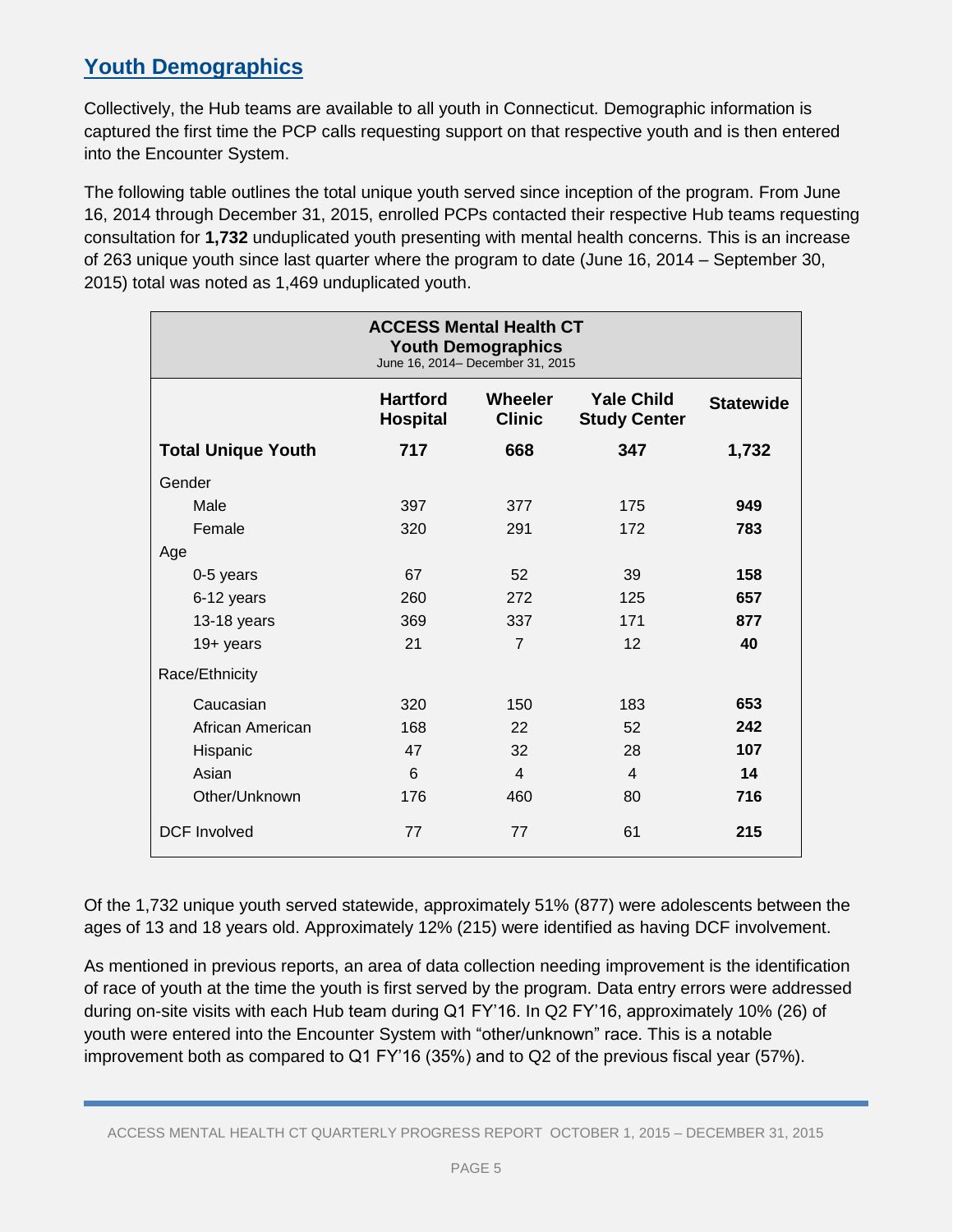Beacon Health Options' central administrative team has instructed the Hub teams to continue to improve data collection both at the point of first entry into the Encounter System, as well as follow up entries for that youth. It is expected that this measure will continue to show improvement, however, changes or updates will not be made on youth unless their PCP calls back for support on their care.

#### **Consultative Activities**

Consultative activities are calls that include: telephone consultation, assistance with finding community behavioral health services, and connect to care follow up. One-time diagnostic assessments are also included in this measure.

From June 16, 2014 through December 31, 2015, the Hub teams provided **7,588** consultative activities supporting PCPs treating youth within their medical home. Approximately 1,292 consultations were completed in Q2 FY'16. In a month to month comparison, consultative activities ranged from 15 calls per month at start-up to a peak of 709 calls per month in March 2015. As noted in last quarter's report, the summer months in Q1 FY'16 were somewhat lower, however, Q2 FY'16 showed an average of 431 calls which is comparable to the same time last year with an average of 426 calls in Q2 FY'15.

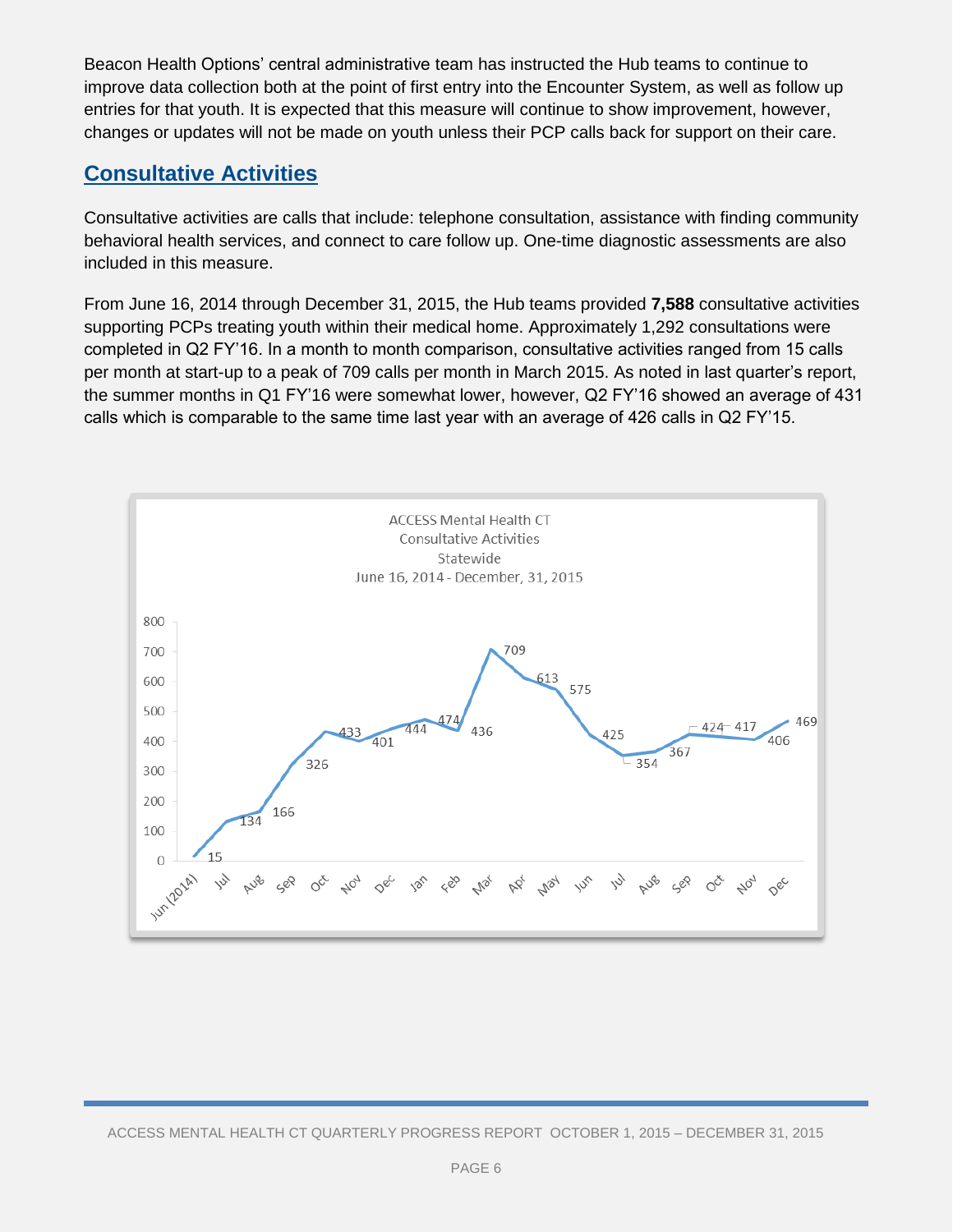| <b>ACCESS Mental Health CT</b><br><b>Consultative Activities: Breakout by Type of Call</b><br>Q2 FY'16: October 1, 2015 - December 31, 2015 |     |     |     |       |  |
|---------------------------------------------------------------------------------------------------------------------------------------------|-----|-----|-----|-------|--|
| <b>Yale Child</b><br><b>Hartford</b><br>Wheeler<br><b>Study Center</b><br><b>Clinic</b><br><b>Hospital</b><br><b>Statewide</b>              |     |     |     |       |  |
| <b>Total Consultative Activities</b>                                                                                                        | 564 | 472 | 256 | 1,292 |  |
| <b>Direct PCP Consultations</b>                                                                                                             | 249 | 252 | 77  | 578   |  |
| Care Coordination & Family Support                                                                                                          | 312 | 213 | 175 | 700   |  |
| <b>Face to Face Assessments</b>                                                                                                             |     | 5   | 3   | 10    |  |
| Other                                                                                                                                       |     | っ   |     | 4     |  |

\*The Definition section at the end of this report has a complete list of consultative activities that fall within each category.

**Direct PCP Consultations**: Of the 1,292 consultative activities across the state provided in Q2 FY'16, approximately 45% (578) were reported as direct contact with the PCPs. This includes both initial inquiries and follow up phone calls to the PCP. This is 10 percentage points higher when compared to Q2 of the previous fiscal year (35% or 446). We suspect that the year over year increase in type of consults is a direct result of the reinforcement to the model made by Beacon Health Options' central administrative team in which all initial calls require a direct PCP to Psychiatrist consultation.

Per Hub team report, approximately 96% (384 out of 400) of initial PCP calls were answered by the Hub team's consulting Psychiatrist within 30-minutes of the PCP's initial inquiry in Q2 FY'16; 82% (327 out of 400) of which were connected directly at the time of the call. The program benchmark for year two is that 95% of all initial PCP calls requiring a call back will be returned within 30 minutes of initial inquiry unless an alternative time was requested by the PCP. As of the close of Q2 FY'16, this annual target is on track.

**Care Coordination and Family Support**: Approximately 54% (700 out of 1,292) of the total consultative activities for this quarter were activities related to care coordination and direct family support.

**Face to Face Assessments:** Approximately 0.7% (10 out of 1,292) of the total consultative activities were one-time diagnostic and psychopharmacological assessments.

As shown in the table above, the call volume between Hub teams is notable. As indicated in enrollment numbers, Hartford Hospital's designated area supports more enrolled primary care practices as compared to the other two Hub teams. However, more youth live in Yale Child Study Center's designated area. Continued analysis to better understand the differences in utilization patterns across the state is essential. Preliminary hypotheses include missed data entries by Hub staff resulting in under-reported values, as well as assumptions that pockets of lower Fairfield County contain more PCPs resistant to integrating mental health within their medical home, therefore, not seeking educational support from the ACCESS Mental Health program. Yale Child Study Center Hub team in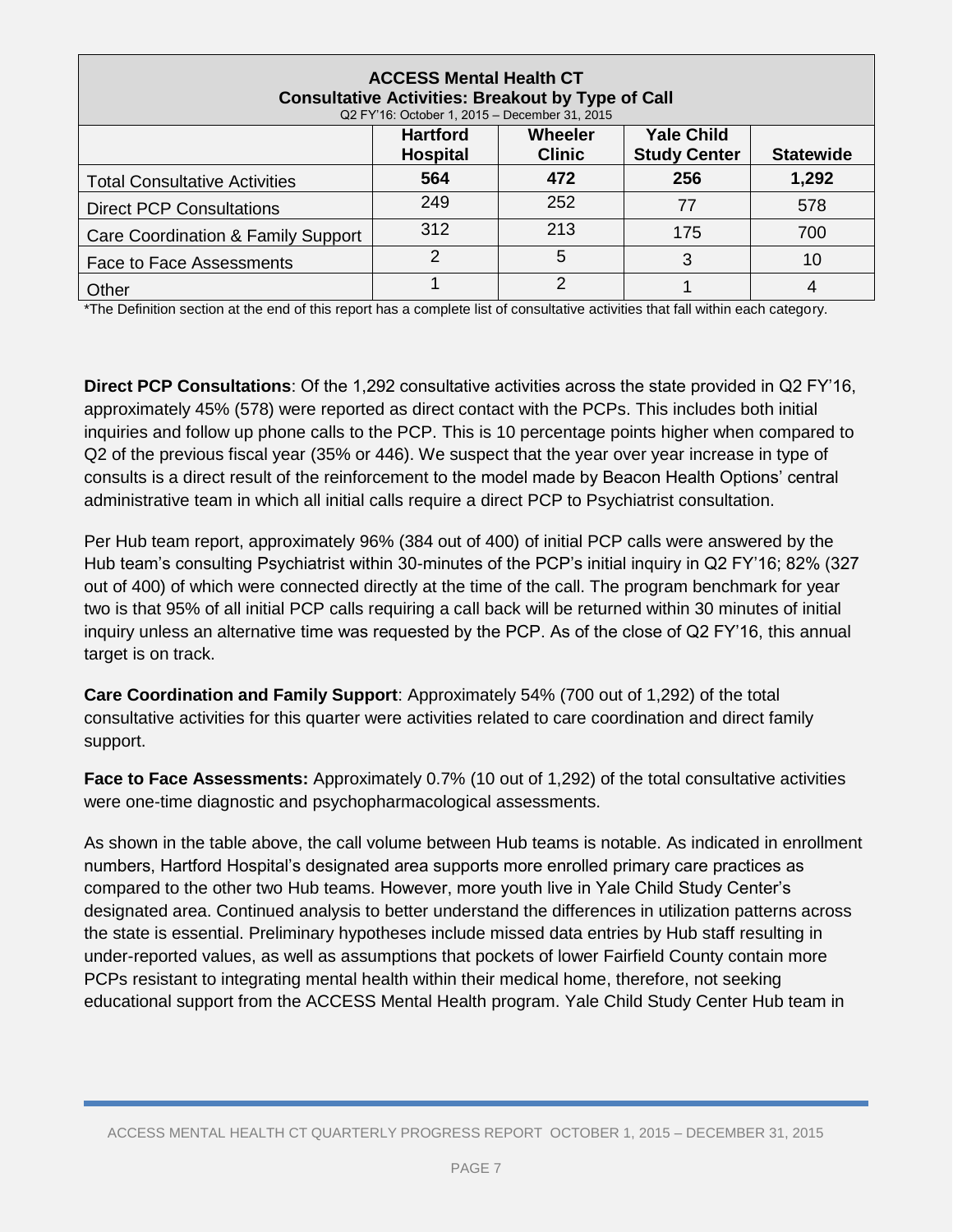collaboration with Beacon Health Options' central administrative team will continue to develop ways to outreach and engage the PCPs in these areas.

#### **Consultative Episodes**

A consultative episode captures the time from when a PCP first contacts their respective Hub team either by phone or in person and includes all consultative activities provided by the team necessary to support the PCP, the youth and their family. The end of an episode is determined once 60-days has passed without any Hub team support. At times, additional episodes occur for the youth. In the event a youth is noted to have multiple episodes, it means there was a period of 60 days that passed without needing Hub team support. Consultative episodes are intended to demonstrate average length of time and average number of consultative activities provided to support an individual youth.

A total of **1,343** consultative episodes occurred between June 16, 2014 and December 31, 2015. While days per episode ranged from 1 day to 172 days; the statewide average number of days per episode is 17 days. Additionally, the number of consultative activities per episode ranged from 1 activity to 30 activities; the statewide average per episode is 4 consultative activities.

| <b>ACCESS Mental Health CT</b><br><b>Consultative Episodes</b><br>June 16, 2014 - December 31, 2015 |                                    |                                 |                                          |                  |  |
|-----------------------------------------------------------------------------------------------------|------------------------------------|---------------------------------|------------------------------------------|------------------|--|
|                                                                                                     | <b>Hartford</b><br><b>Hospital</b> | <b>Wheeler</b><br><b>Clinic</b> | <b>Yale Child</b><br><b>Study Center</b> | <b>Statewide</b> |  |
| Number of Youth with 1 Episode                                                                      | 461                                | 522                             | 257                                      | 1,240            |  |
| Number of Youth with 2 Episodes                                                                     | 14                                 | 18                              | 10                                       | 42               |  |
| Number of Youth with 3 Episodes                                                                     | 0                                  | $\overline{2}$                  | 0                                        | 2                |  |
|                                                                                                     |                                    |                                 |                                          |                  |  |
| <b>Total Number of Episodes</b>                                                                     | 496                                | 567                             | 280                                      | 1,343            |  |
| Average Number of Days per<br>Episode                                                               | 18                                 | 16                              | 15                                       | 17               |  |
| Average Number of Consultative<br>Activities per Episode                                            | 5                                  | 4                               | 3                                        | 4                |  |

#### **Practice Utilization**

At enrollment, practice sites were asked to identify if they were a stand-alone practice or a practice with a primary site and additional satellite sites that shared physicians, patients, and policies and procedures. To eliminate the possibility of inflation, practice utilization is measured by practice groups; a stand-alone practice is counted once and a practice with multiple sites is also counted once. As sites indicated their practice group status, approximately **336 practice groups** with a total of 389 practice sites were formed.

From June 16, 2014 through December 31, 2015, approximately **61%** (204 out of 336) of the enrolled primary care practice groups utilized the program at least one time. This is a 4 percentage point increase in the utilization rate compared to last quarter's rate of 57% (190 out of 333).

ACCESS MENTAL HEALTH CT QUARTERLY PROGRESS REPORT OCTOBER 1, 2015 – DECEMBER 31, 2015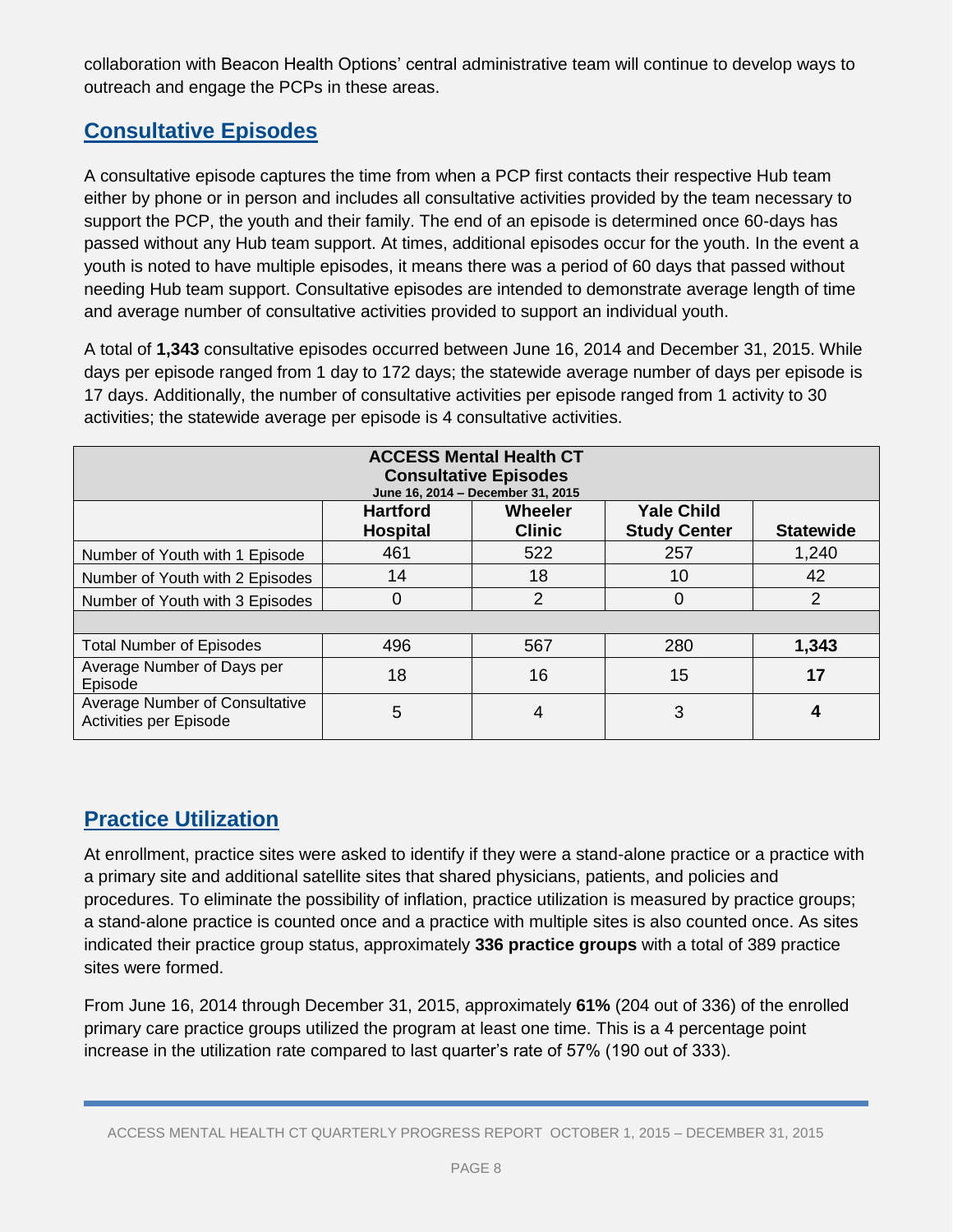As noted in the Youth Demographics section of this report, PCPs called the ACCESS Mental Health CT program seeking support on 1,732 unduplicated youth over the past year and a half. The following graph shows the number of youth that each practice group called the ACCESS Mental Health CT program seeking support.



Of the 204 practice groups that used the program at least one time since inception, 201 practice groups called requesting support for a specific youth; the other 3 practice groups called with general mental health questions.

Statewide approximately **76%** (153 out of 201) of the practice groups that engaged in youth-specific consultation called back asking for help on another patient within their medical home. There are three practice groups that are notable for having the highest volume of youth supported by the program. One practice called requesting help with approximately 91 unique youth, one with approximately 60 unique youth, and one with approximately 45 unique youth. Of note, these practices are distributed across the three Hub teams. While call volume is noted to be higher for Hartford Hospital and Wheeler Clinic as compared to Yale Child Study Center, this measure shows that there are practice groups that are finding the program useful and helpful and are calling back for additional support from all three Hub teams.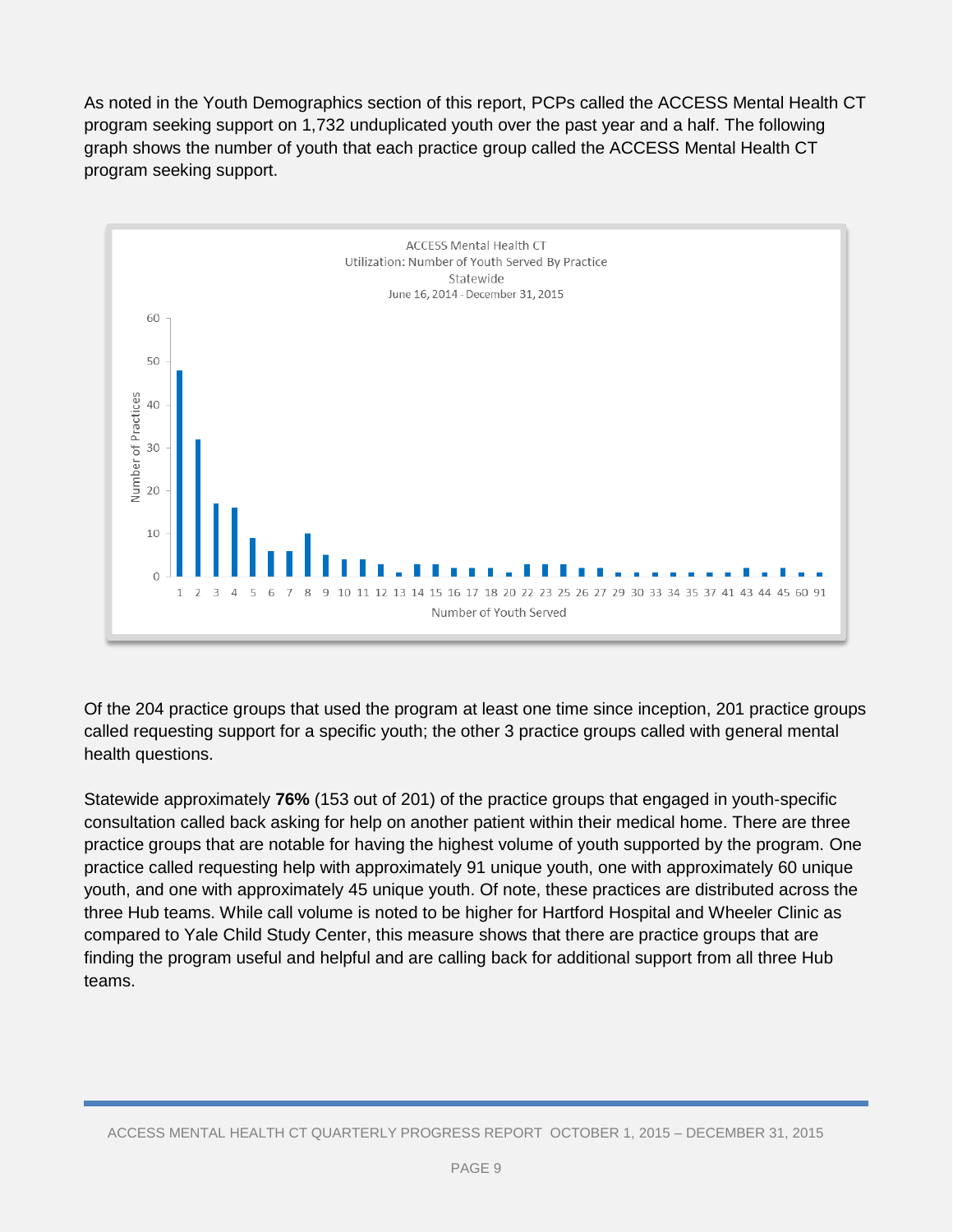

In order to learn more about utilization, one of the FY2016 targets includes on-site visits to a minimum of six utilizing practice groups. A detailed summary will be included in the annual progress report.

#### **Practice Non-Utilization**

Despite being enrolled in the program, approximately 136 practice groups have not yet used the program as of December 7, 2015. The Hub teams were provided the list of their respective enrolled non-using practice groups and are expected to outreach to them within the next quarter to identify reasons for not using the program. Included in the outreach, the teams will also distribute reminder materials that contain program statistics and a description of services to help keep practices updated and aware of the program. A summary of their findings will be included in the annual report.

#### **Program Satisfaction**

After every consultative activity, the Hub consultant enters the primary care provider's response to the question: "rate your satisfaction with the helpfulness of the ACCESS MH program" on a scale of 1-5; 5 being excellent. For Q2 FY'16, the average statewide satisfaction score is **4.96**. While a small number of callers across the state rated single calls low, the overwhelming majority continue to find the program support to be "excellent".

The program benchmark for year two is that 85% of participating PCPs that have used the program will rate their experience with an average score of 4 or greater. Beacon Health Options' central administrative team and the Hub teams will continue to monitor this monthly. As of the close of Q2 FY'16, this annual target is on track.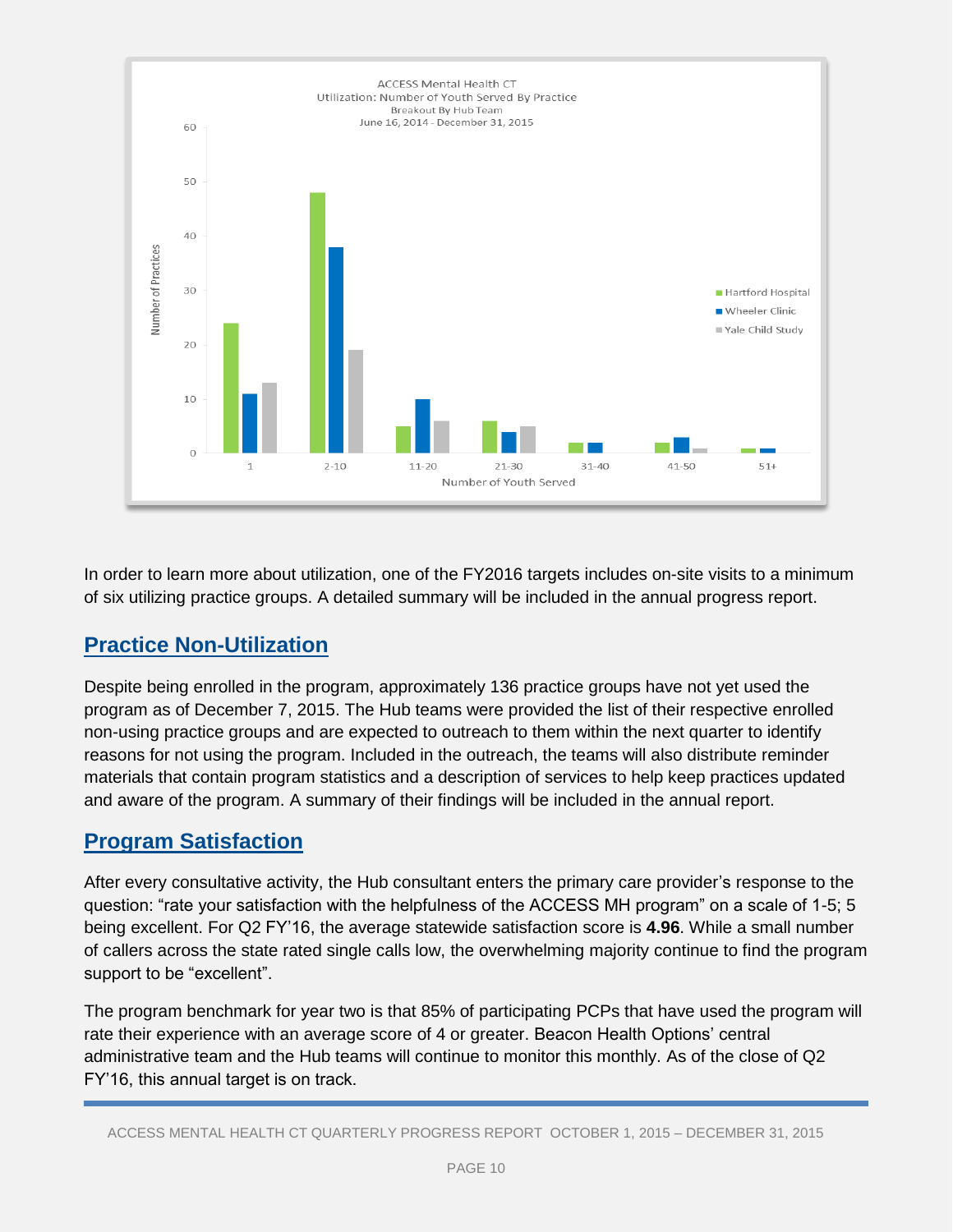| <b>ACCESS Mental Health CT</b>                             |          |                                  |          |          |          |                        |
|------------------------------------------------------------|----------|----------------------------------|----------|----------|----------|------------------------|
| <b>Satisfaction Scores: Statewide Quarterly Comparison</b> |          |                                  |          |          |          |                        |
|                                                            |          | July 1, 2014 - December 31, 2015 |          |          |          |                        |
|                                                            | Q1 FY'15 | Q2 FY'15                         | Q3 FY'15 | Q4 FY'15 | Q1 FY'16 | $\overline{)$ Q2 FY'16 |
| <b>Average Satisfaction Score</b>                          | 4.81     | 4.90                             | 4.90     | 4.92     | 4.96     | 4.96                   |
| <b>Maximum Satisfaction Score</b>                          | 5        |                                  | 5.       |          |          |                        |
| <b>Minimum Satisfaction Score</b>                          |          |                                  |          |          |          |                        |

| <b>ACCESS Mental Health CT</b><br><b>Satisfaction Scores: Hub Breakout</b><br>Q2 FY'16: October 1, 2015 - December 31, 2015 |                                    |                          |                                          |                  |
|-----------------------------------------------------------------------------------------------------------------------------|------------------------------------|--------------------------|------------------------------------------|------------------|
|                                                                                                                             | <b>Hartford</b><br><b>Hospital</b> | Wheeler<br><b>Clinic</b> | <b>Yale Child</b><br><b>Study Center</b> | <b>Statewide</b> |
| <b>Average Satisfaction Score</b>                                                                                           | 4.93                               | 5.00                     | 4.97                                     | 4.96             |
| <b>Maximum Satisfaction Score</b>                                                                                           | 5                                  | 5                        |                                          |                  |
| <b>Minimum Satisfaction Score</b>                                                                                           | 4                                  |                          |                                          |                  |

#### **Education**

All ACCESS Mental Health CT consultations strive to provide individualized, case-based education. The program also creates educational opportunities through traditional regionally based didactic learning sessions. In year two of the program, the Hub teams are each charged with providing a minimum of five (5) behavioral health trainings throughout the contract year. Trainings may be in the form of on-site practice based learnings, conference based lectures, or webinars. A detailed summary will be included in the annual progress report.

#### **Definitions**

 Consultative Activities: any activity provided by Hub team staff entered into the Encounter system including incoming/outgoing calls to PCPs, BH providers, and Family, as well as face to face assessments provided by Hub staff.

Consultative Activities/Type of Call are grouped by:

• **Direct PCP Consultations** (PCP Phone Office, Phone PCP Follow up, and Hallway PCP Office): direct phone contact with the primary care provider

• **Care Coordination & Family Support** (Care Coordination, Care Coordination Follow Up, Case Conference, Phone Member Family, and Peer Specialist Follow Up): direct phone contact with the youth and their family or providers involved in the behavioral health care provided to the youth

• **Face to Face Assessments** (Face to Face visit and Tele-Psychiatry): a face-to-face diagnostic evaluation or psychopharmacological consultation provided by the Hub psychiatrist or clinician.

• **Other** (Phone Other, Materials Request, BH Network Management, Hallway Other, Office Education)

ACCESS MENTAL HEALTH CT QUARTERLY PROGRESS REPORT OCTOBER 1, 2015 – DECEMBER 31, 2015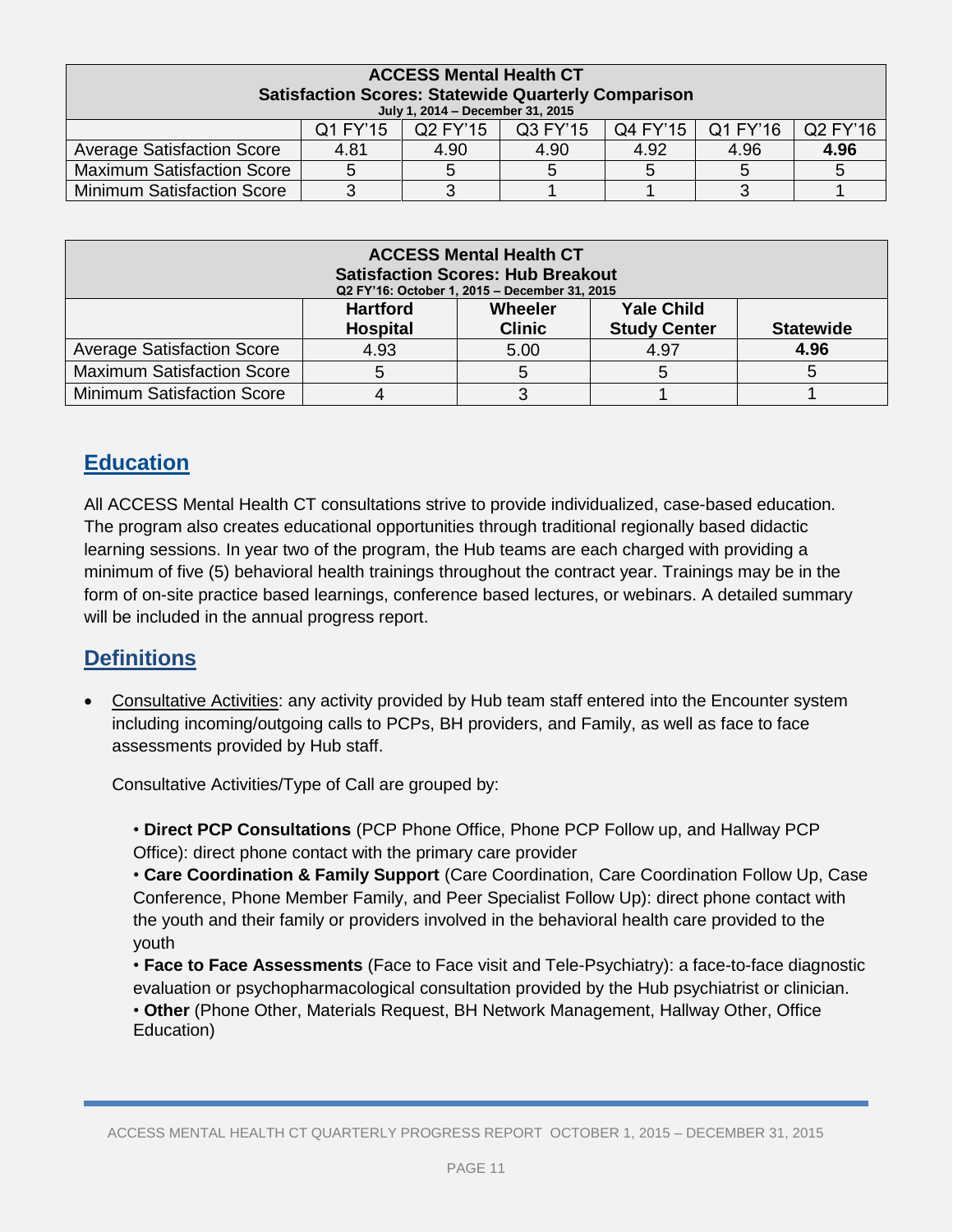- Encounter System: a secure, HIPAA compliant online data system that houses structured electronic forms. Hub staff enter information provided by the PCP for every encounter/consultative activity into this online database. The encounter data fields include: the date, the primary care practice/provider from which the call originates, demographics of the youth subject of the call, encounter type, response time, reason for contact, presenting mental health concerns, diagnosis, medication, and outcome of the call.
- Enrollment: a formal relationship between the primary care practice and Hub team formed after the Hub psychiatrist meets with the primary care practice's medical director and any PCPs available for an on-site visit. At that time the Hub team psychiatrist explains what the program does/does not provide and an enrollment agreement form is signed.
- Consultative Episode: methodology includes a "starter activity": Phone PCP Office or Hallway PCP Office. These two activities are entered into the Encounter system by the Hub staff. They are defined as starters because they are the only two activities that are selected when the PCP initiates support from the Hub – either by phone or hallway (in person). This starter activity can stand alone to equal an episode or can be paired with one or more additional activities to equal an episode. An episode is closed once 60-days has passed without any Hub team support.
- Hub Team: the behavioral health personnel contracted to provide ACCESS Mental Health CT services. Each Hub team consists of board certified child and adolescent psychiatrists, licensed masters' level behavioral health clinician, program coordinator, and a half-time family peer specialist.
- PCP: an individual primary care clinician employed by a primary care practice. A PCP may be a pediatrician, family physician, nurse practitioner, or physician assistant.
- Primary Care Practice Group: a primary care practice that identifies itself as a group by listing a primary site and additional satellite practice sites; sharing physicians, patients, and policies and procedures. In this measure a group is captured as a count of one regardless of how many sites are listed in the group.
- Primary Care Practice Groups Utilized: any practice group noted having at least one consultative activity during the reporting period.
- Primary Care Practice Site: an individual primary care office; uniquely identified by address.
- Youth Served: an unduplicated count of all youth served by the ACCESS Mental Health CT program captured on a member specific encounter form entered by the Hub staff into the Encounter System during the reporting period.